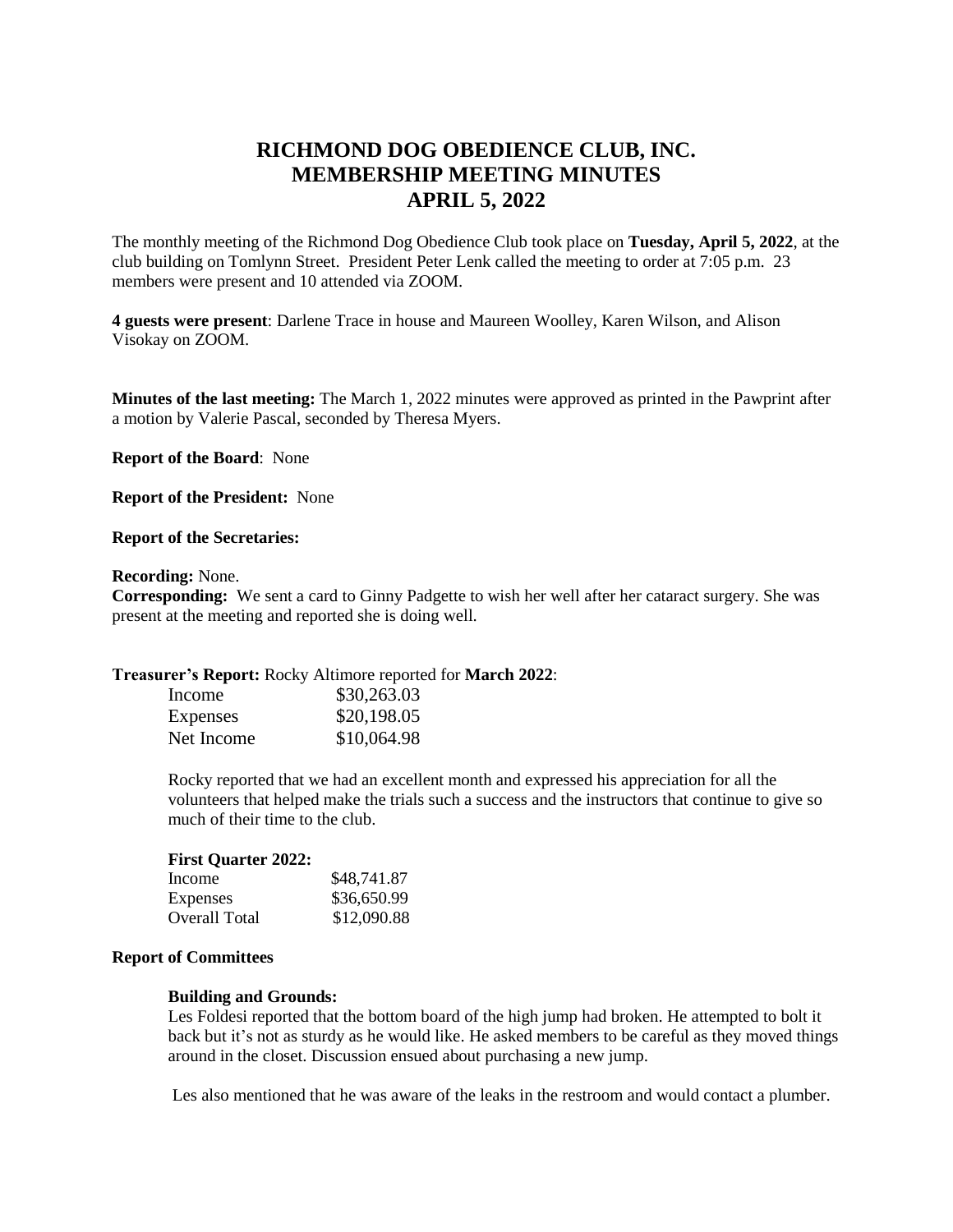# **Trials and Events**:

Mary Ann Massie reported on the very successful February Rally and Obedience trials. She referenced the trial summary and budget in the April Pawprint. The June  $25<sup>th</sup>$  Rally (2) and the June  $26<sup>th</sup>$  (2) Obedience trials are AKC approved with Ted McCall judging and all four trials are expected to fill quickly. Mary Ann encouraged anyone interested in entering our June trials to become familiar with our box secretary's website, ShowEntries.Info, for online entries. Mary Ann said the Greater Washington Bouvier de Flanders Club is hosting several trials the same weekend in June at The Dude Ranch. This busy weekend could give exhibitors multiple opportunities to qualify in one weekend.

NOTES ADDED after follow up with box secretary: Quick entry option (your dog's info prefills the online entry form) is available if you entered our Dec or Feb trials. Get familiar with ShowEntries.Info website and have your dog's registration and your credit card ready to go at noon May 14. This trial will fill quickly.

# **C.A.T. and F.C.A.T.:**

Theresa Myers reported that everyone had a great time. There will be another event in the fall if they secure a venue. She offered special thanks to Dave Frazier for helping the whole 5 days doing everything and anything that was needed.

# **Farm Dog:**

Les Foldesi reported that the Farm Dog Trial last fall did not have the attendance they had hoped for. They decided they would skip fall 2022 and have the next one in spring 2023.

## **Tracking Test:**

Betty Swenson reported that everything went well at the Tracking Test. There were plenty of volunteers and fun was had by all. One TD passed their test but no TDX passed their tests.

## **Tracking Seminar:**

The Tracking Seminar went exceptionally well with 10 teams and 8 auditors.

## **Training:**

Valerie Pascal asked that all assistants and instructors park at the far end of the lot and leave spaces in the front for our clients. If there is a truck making a delivery and blocking someone from leaving, we need to wait until they finish. Please do not ask the delivery driver to move or hurry. Also, be cognizant of the fire lane and do not block access.

## **Unfinished Business:**

Cathy Foldesi had asked the Board to discuss having a Memorial Service for Sally Cecil. It was decided that Cathy will host a party at the club to celebrate Sally's life and contributions to RDOC May 1, 2022.

**Election of New Members:** Deanne Hamilton read the application for Teri Frick. 30 Members voted and Teri Frick was unanimously voted into the club.

**Election of Honorary Members:** Carol Maupin shared information regarding the request to make Alice and Wayne Overton honorary members of RDOC. A motion was made to vote by Carol Maupin and seconded by Mary Ann Massie. They were voted unanimously into the club as honorary members.